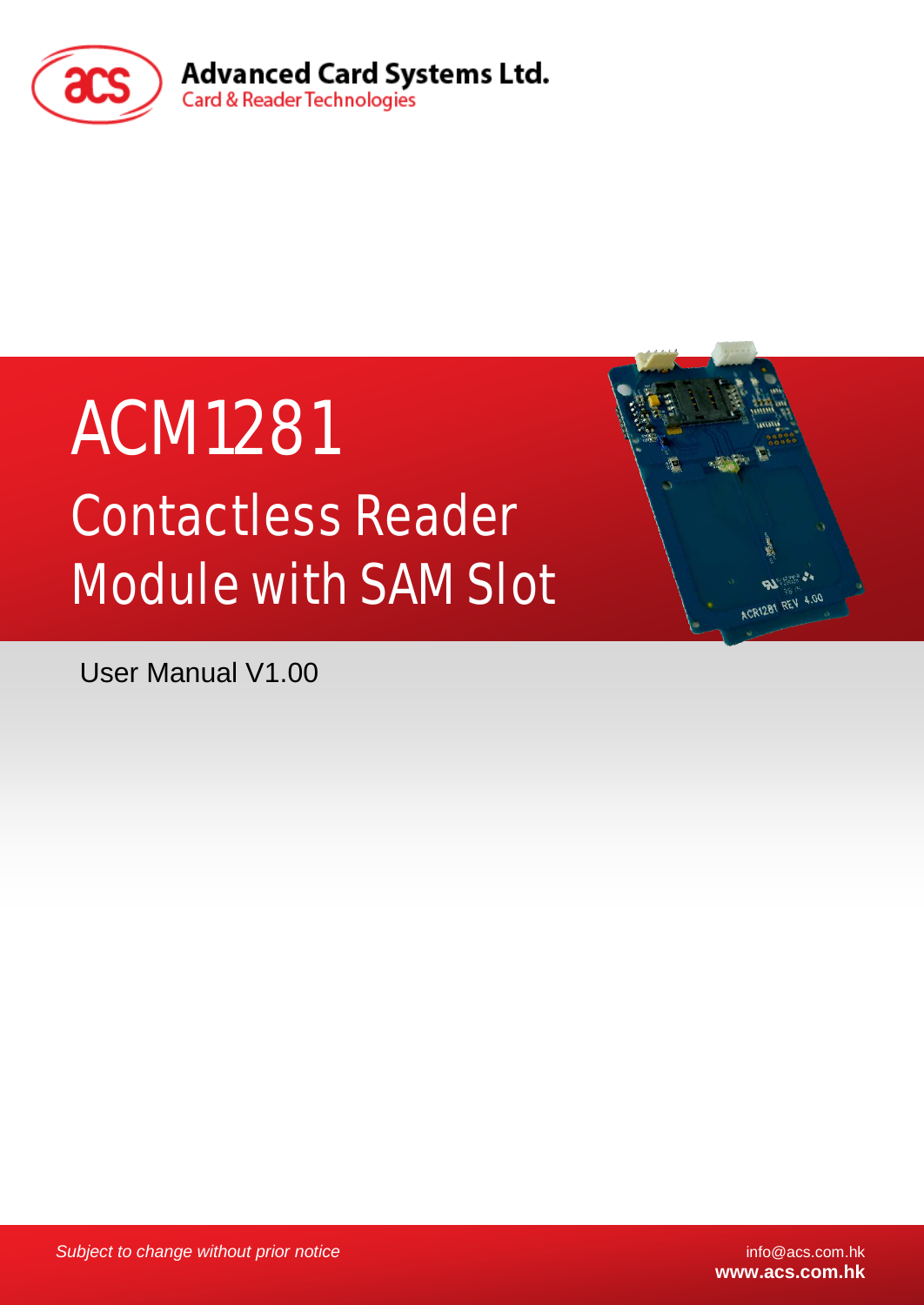

## **Table of Contents**

| 2.2.<br>2.3. | Connect ACM1281 to another device via USB (applicable for ACM1281U-C only) 5<br>Connect ACM1281 to another device via serial port (applicable for ACM1281S-C only)6 |  |
|--------------|---------------------------------------------------------------------------------------------------------------------------------------------------------------------|--|

## **List of Figures**

Page 2 of 6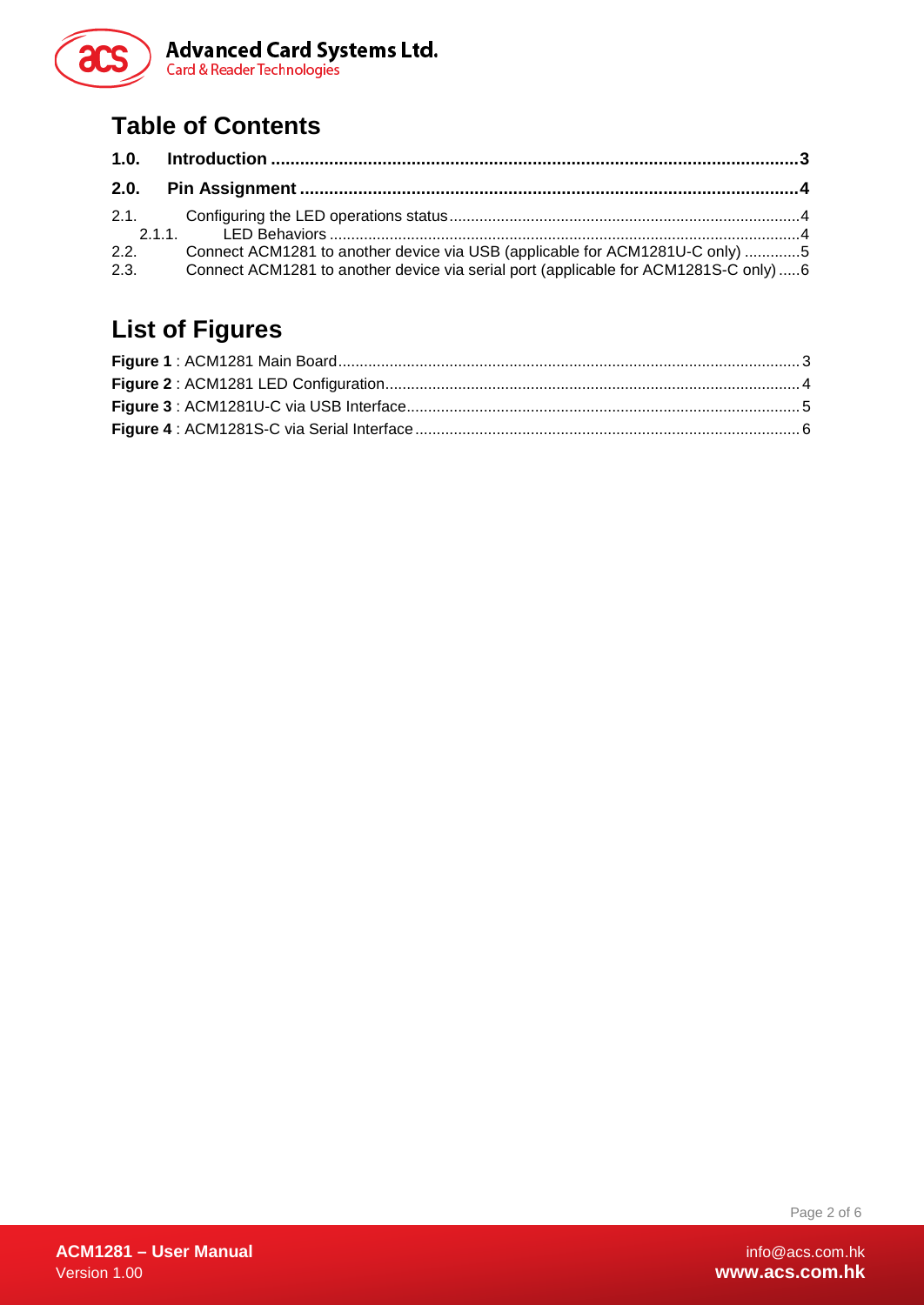

## <span id="page-2-0"></span>**1.0. Introduction**



The ACM1281 is a Contactless Reader Module with SAM Slot designed based on the 13.56 MHz technology. It supports ISO 14443 Parts 1-4 Type A and B cards, and MIFARE® Classic series with a card reading distance of up to 50 mm (depending on tag type).

The ACM1281 comes in a module form factor with different interface versions: ACM1281U-C is a USB version and ACM1281S-C is a serial version. It is specifically designed for fast and easy integration to embedded systems. It also has an ISO 7816 Compliant built-in SAM (Secure Access Module) slot which

can be used together with a SAM card for high-level security in contactless transactions.

The ACM1281 has an integrated (on-board) antenna and comes with an optional USB and serial cables, and has additional features like USB firmware upgradability and extended APDU support. Lastly, the ACM1281 makes use of high-speed communication for contactless cards at a maximum of 848 Kbps, which makes it suitable for highly demanding applications such as vending machine payment systems, kiosks, gaming machines and other integrated systems which have different serial ports.

<span id="page-2-1"></span>

**Figure 1**: ACM1281 Main Board

Page 3 of 6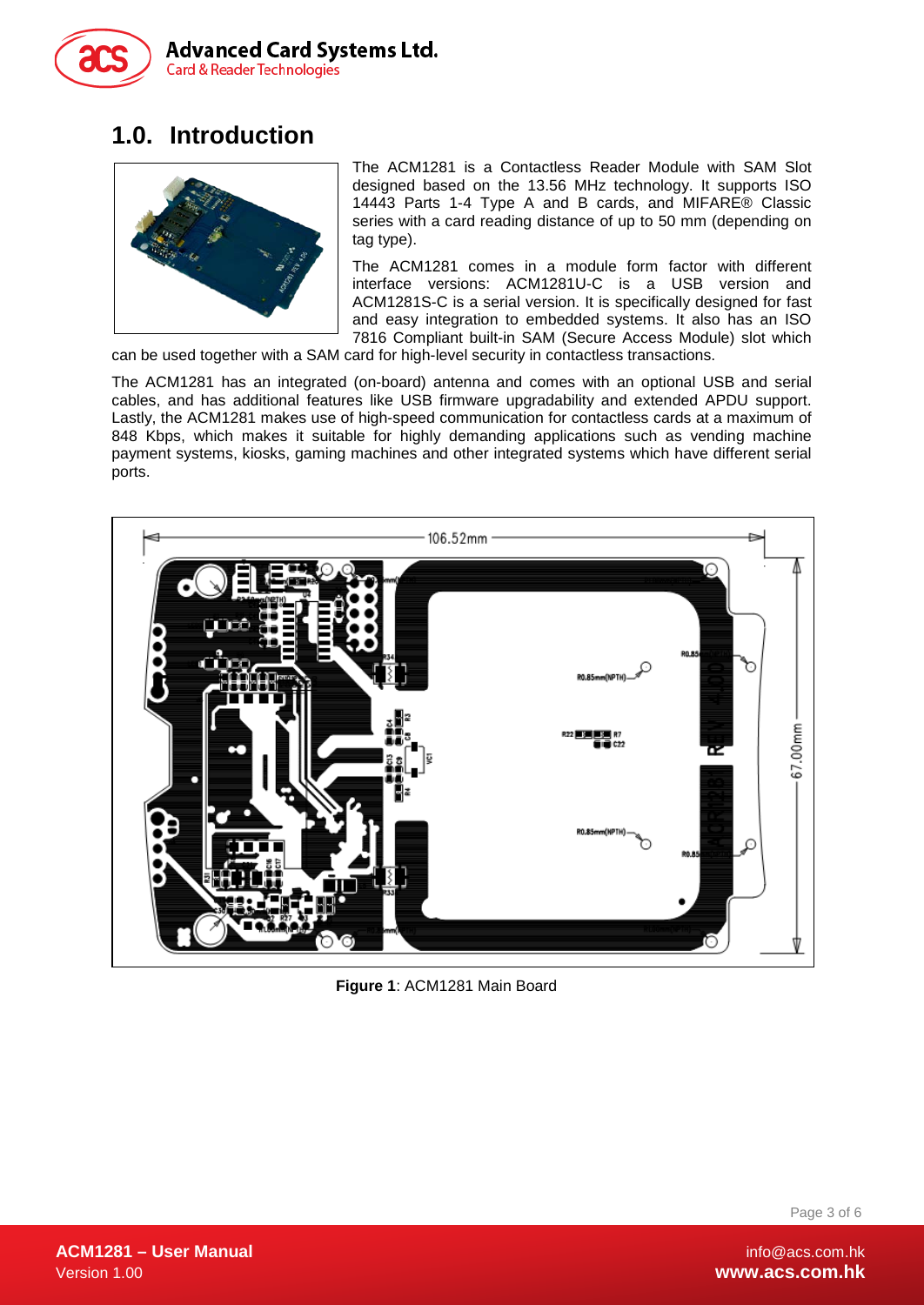

## <span id="page-3-0"></span>**2.0.Pin Assignment**

### <span id="page-3-1"></span>**2.1. Configuring the LED operations status**

There are two LEDs on ACM1281 to display its operation status:

- **Red** is for power
- **Green** is for smart card operation



**Figure 2**: ACM1281 LED Configuration

#### <span id="page-3-3"></span><span id="page-3-2"></span>**2.1.1. LED Behaviors**

To control the LED's output and checking the LED's behavior for smart card operation status, you may refer to the following document:

- ACM1281U-C: ACR1281U Reference Manual
- ACM1281S-C: ACR1281S Reference Manual

The reference manuals will discuss the detail how PC/SC APDU commands were implemented for the contactless interface and device peripherals of ACM1281U and ACM1281S.

Page 4 of 6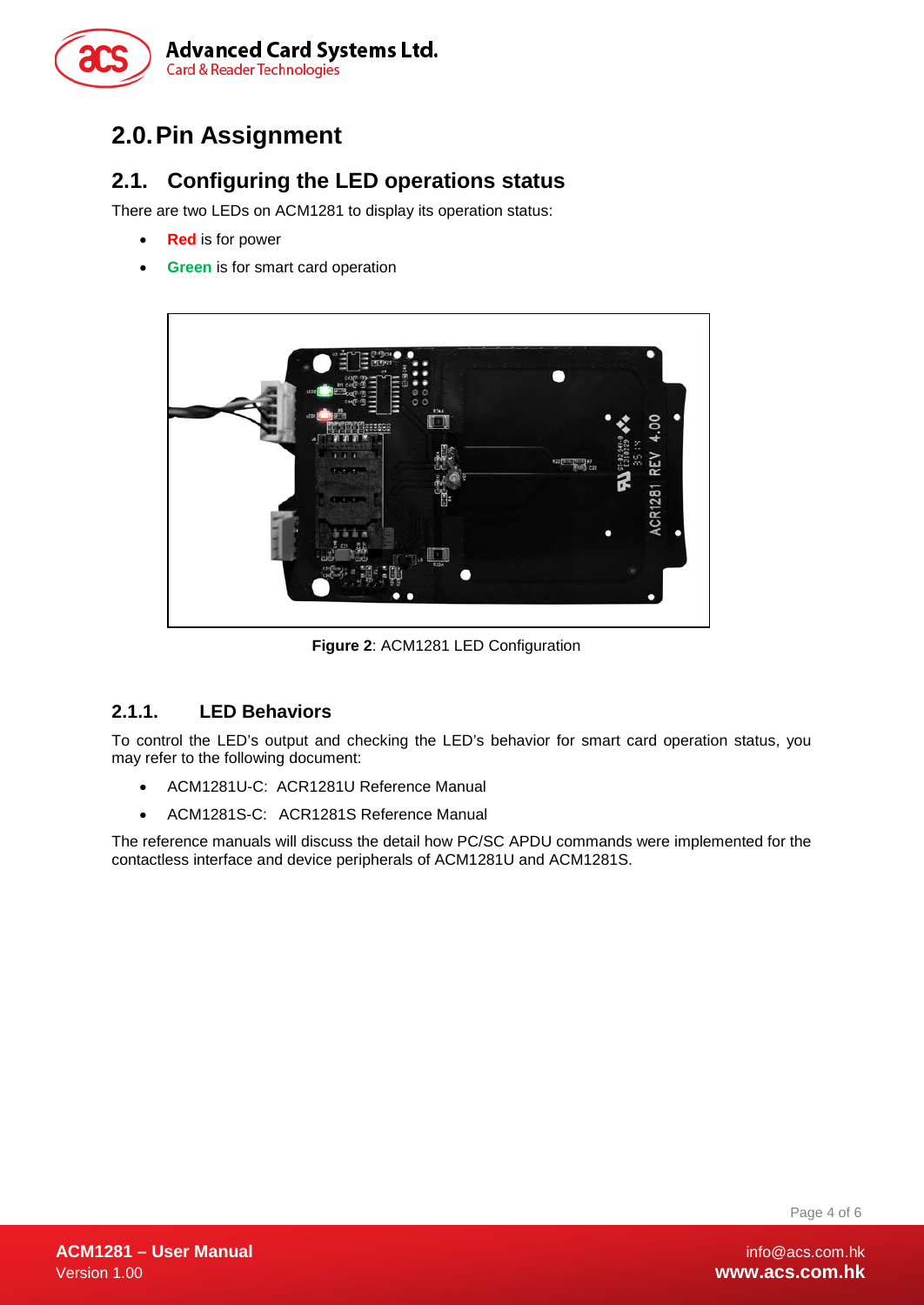

#### <span id="page-4-0"></span>**2.2. Connect ACM1281 to another device via USB (applicable for ACM1281U-C only)**

A USB port is available to connect the ACM1281 to other peripheral or devices.

To do this:

1. Connect socket **J2** via USB cable to another peripheral device (see **[Figure 3](#page-4-1)**).



| Pin | <b>Description</b> |
|-----|--------------------|
| 1   | +5V Power Supply   |
| 2   | USB D-             |
| 3   | USB D+             |
| 4   | GND                |
| 5   | GND                |

<span id="page-4-1"></span>

**Figure 3**: ACM1281U-C via USB Interface

Page 5 of 6